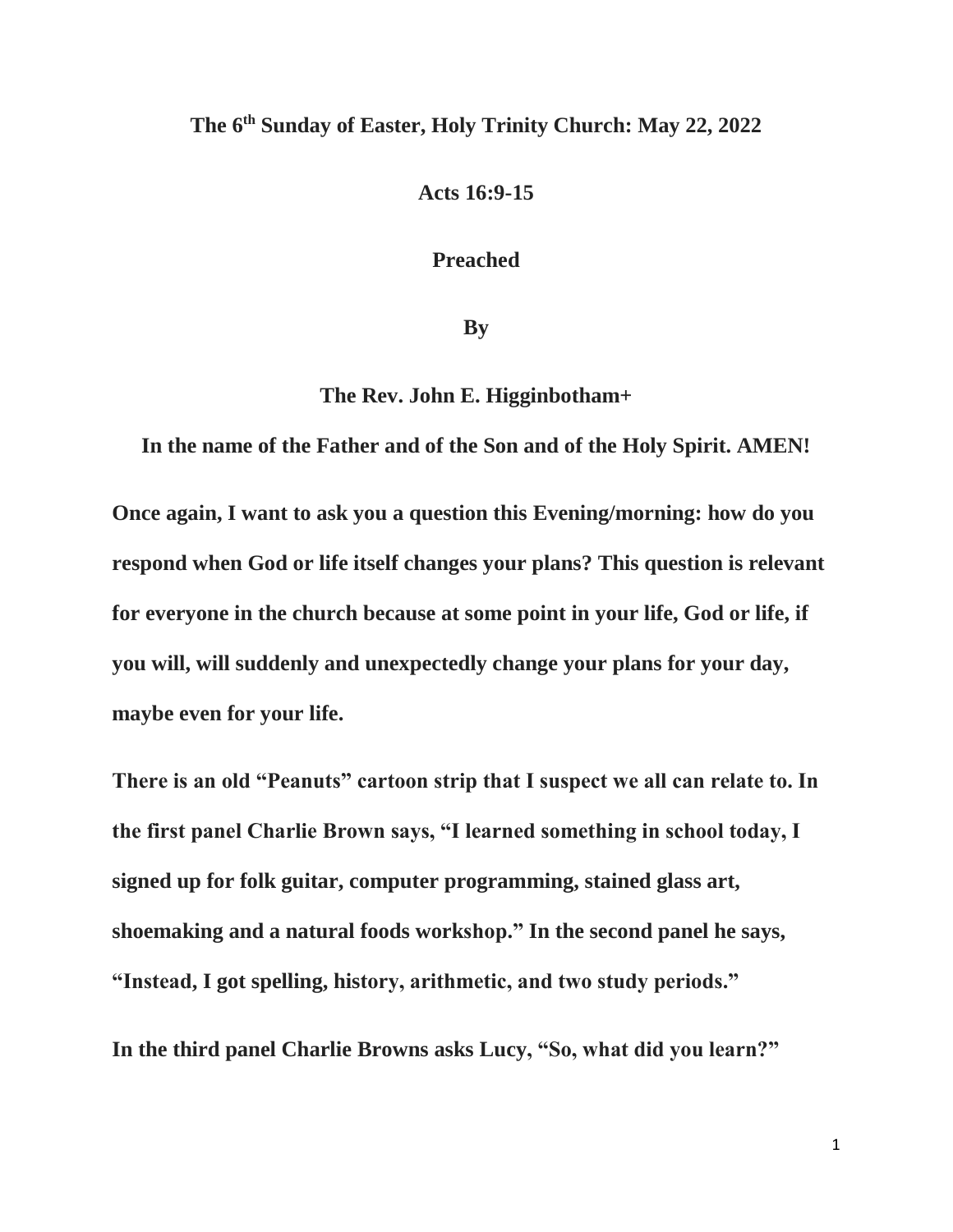**Charlie Brown says, "I learned that what you sign up for and what you get are two very different things."**

**Yes indeed, my sisters and brothers in Christ, welcome to life, Charlie Brown! What you sign up for and what you get are often two very different things. So how do you respond to unexpected disappointments? To a sudden change in your plans? How you respond will, in large part, depend on your trust in God and your commitment to place your life in God's hands, to let God use you for His work.**

**Last week was a very busy week, full of meetings and administrative paperwork, sermon-writing this week and visiting parishioners in the hospital. As I was driving from one meeting to the next. However, I felt the strong urge to stop by St. Anne's Hospital to giver the Last Rites of the Church to our dear, Priscilla Lawton. The next day, Priscilla was called home to the Lord. I just knew that Priscilla needed these prayers.**

**Understand, God couldn't have picked a less convenient time to lay this burden on my heart! I was in a hurry! I had a full schedule. It is when these times when God interrupts my day with such a vague calling? However, despite my questions and misgivings, I felt God's tug. I pulled into the hospital parking lot and went inside. I asked the woman at the reception desk gave me**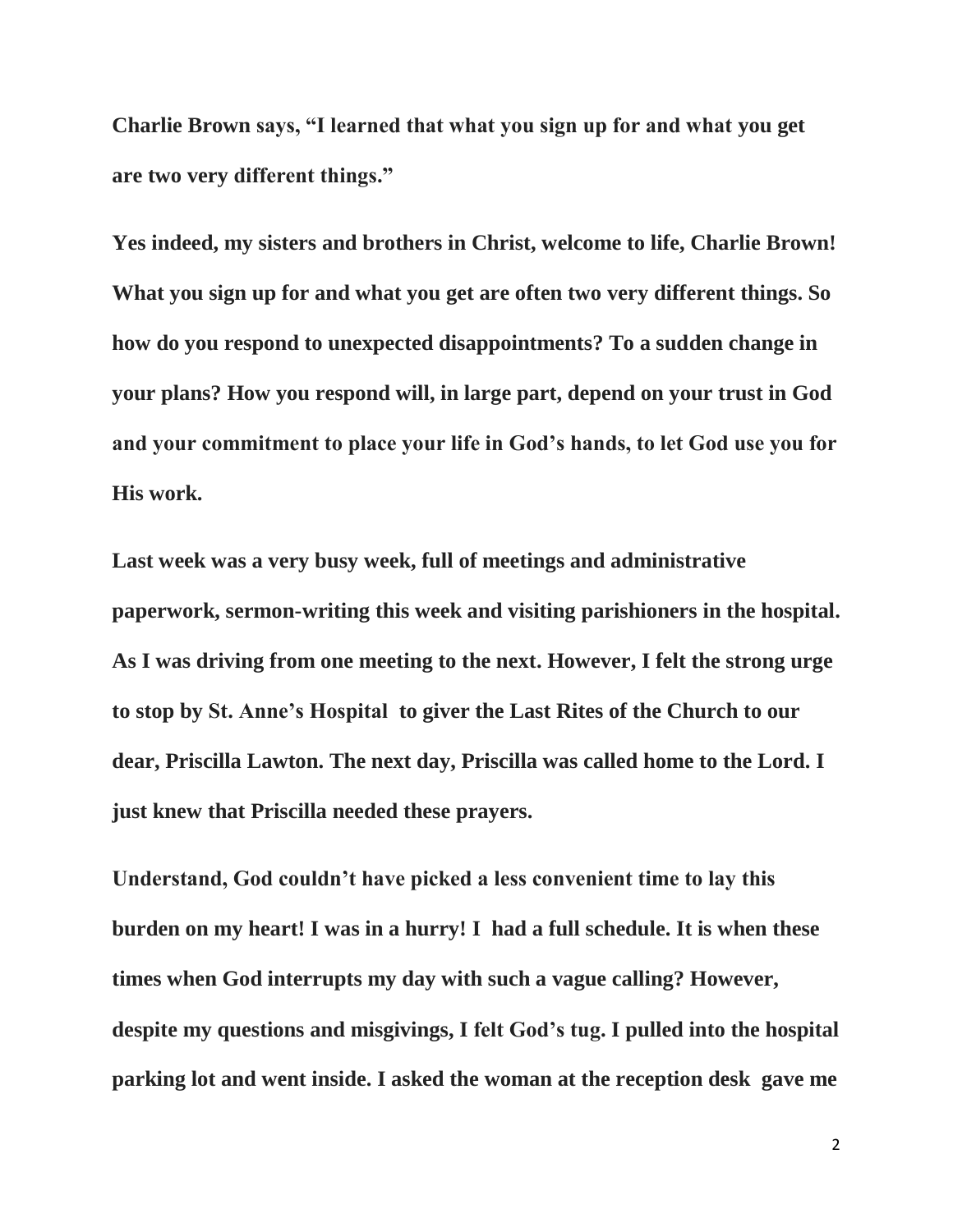**Priscilla's room number 22004. A man sitting nearby in the lobby heard my voice and I approached him. The man was a janitor at the hospital. That morning, he cleaned room 22004. He prayed, God send that priest, I want You God to send that priest to her room to pray for her. It might seem like an absurd request to many of us, but that was his prayer. The janitor's shift was ending soon, but he waited in the doorway praying and listening to the prayers of the Last Rites of the Church.**

**So, what about you? What about when God changes your plans for the rest of your life? If you ever questioned God's will for your life, if you've ever thought that your life just took an unexpected detour, then you can appreciate this story from Acts 16. Paul and Silas and Timothy discovered that sometimes God's will look like an unexpected detour or a closed door. The Holy Spirit often guides as much by the** *closing* **of doors as God does by the** *opening* **of doors." And how we respond to these unexpected moments, those closed or opened doors, says a lot about our belief in God, and it says a lot about how God can use us to accomplish His will.**

**When we face a difficult situation or a closed door, do not ask God, "Why?" It doesn't do any good to ask why? Instead, ask God, just ask God, what are you**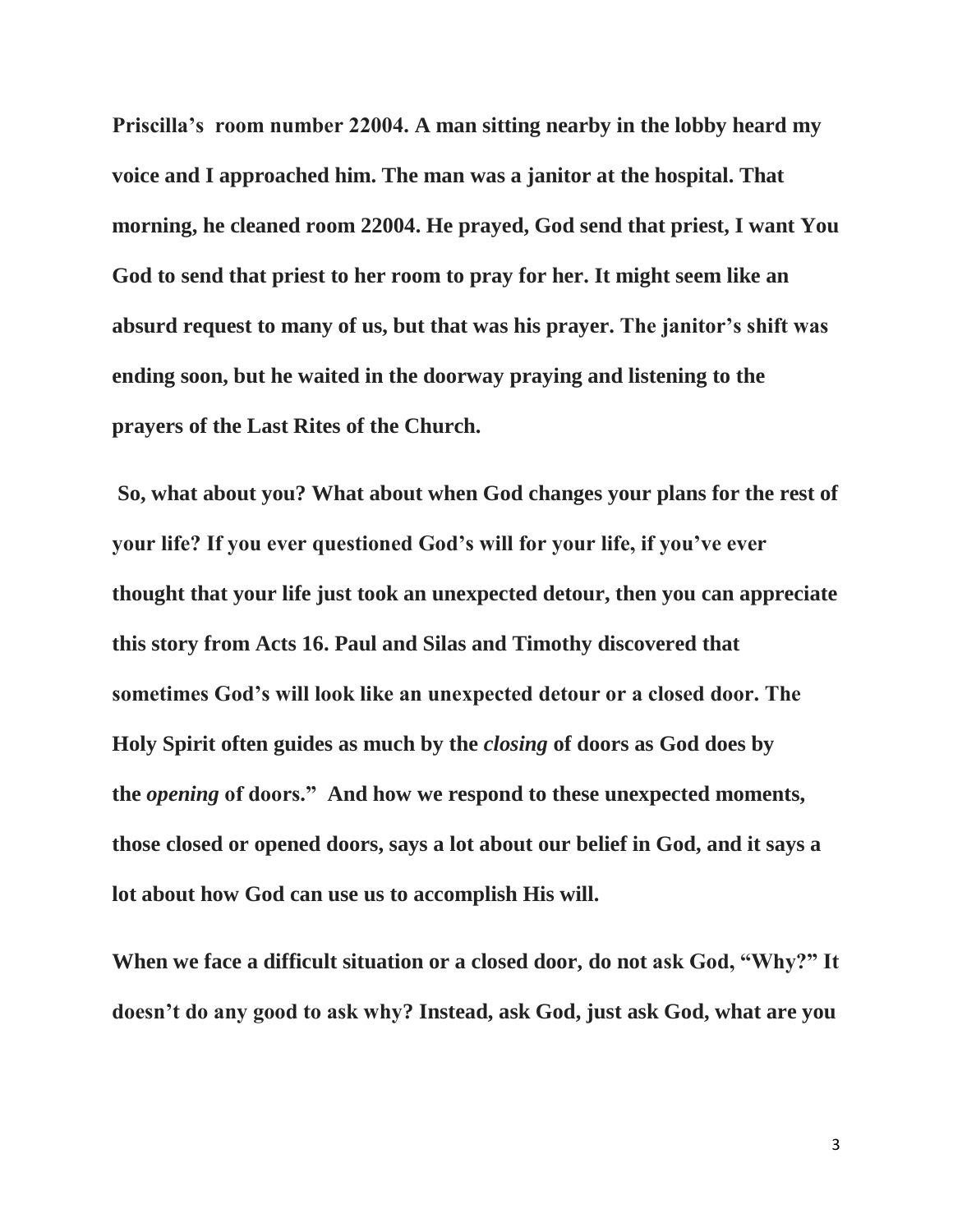**trying to teach me through this, Lord?" Certain things we must trust to faith. We must leave them in God's hands and trust God's goodness.**

**God's ways are higher than our ways, and God's thoughts are higher than our thoughts. If you are waiting around for God to answer that question, "Why?" you can end up bitter and find yourself withdrawing from God. But if you change the question to "What are you trying to teach me through this, Lord?" Then, you remain open to God's will and to God working in and through you. So, this is the question I have learned to ask, "What are you trying to teach me through this, Lord?" I know that God is still working in every circumstance, no matter how strange or painful it may seem at the moment.**

**And that brings me to the central question of this scripture from the Acts of the Apostles today: Do you expect God to do something important with your life? Do you believe God has a purpose for you? That most Christians suffer from a "poverty of expectation." Think about that phrase for a moment: "a poverty of expectation." We don't expect God to do anything important in and through our lives. We think that God uses other people, smarter people, holier people, more talented people, to do His work. But not us. God isn't going to work in and through us to change lives and bring people to salvation in Jesus Christ. One quote from the Acts of the Apostles that really challenges**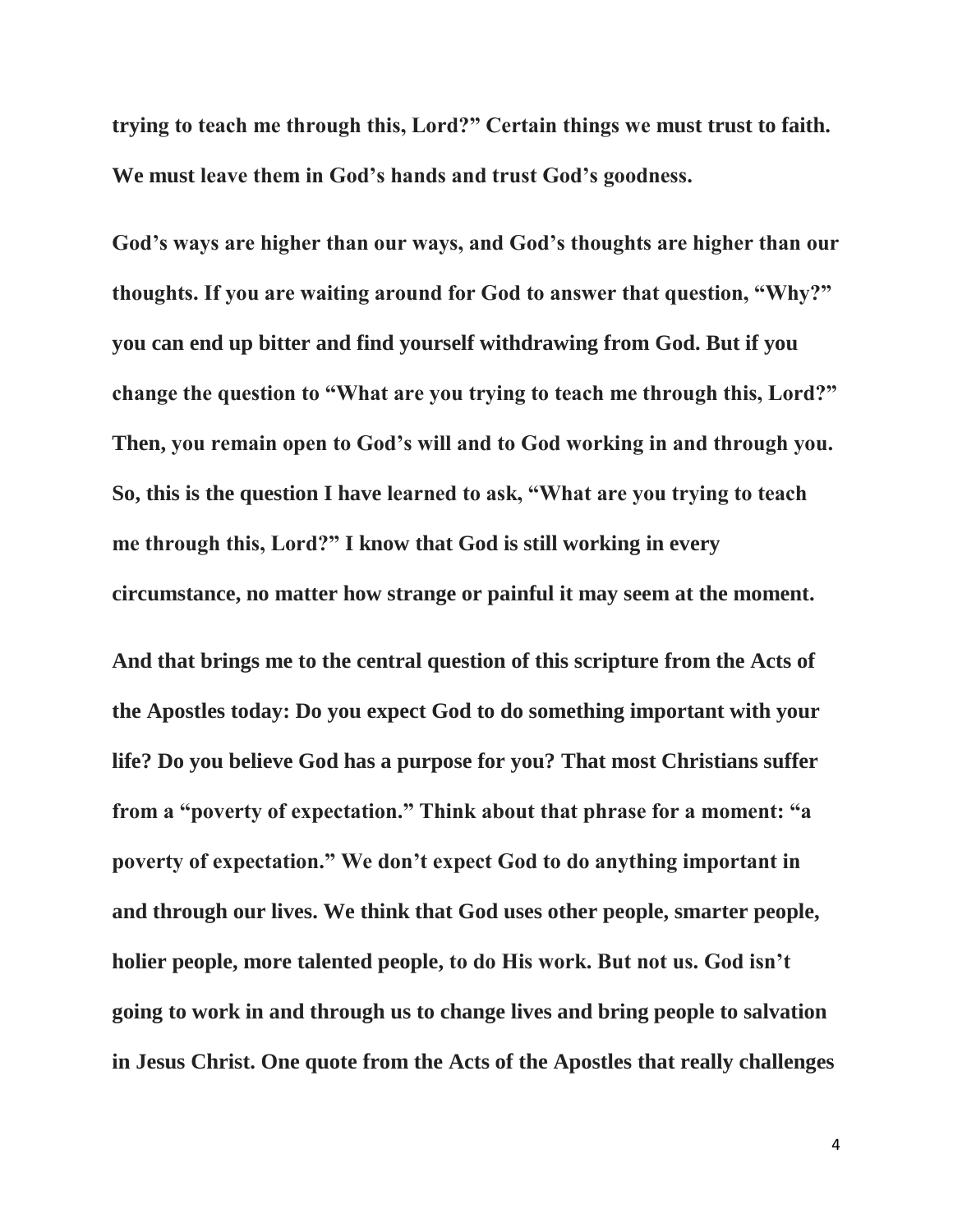**me reads like this, "Our chronic weakness is not that we expect too much from God, but that we trust Him for too little."** 

**St. Paul and his companions did not suffer from a poverty of expectation. They trusted that God would act through them wherever they were. So, when Paul dreamed of a man from Macedonia begging for help, he and his companions headed straight in that direction. They ended up in the city of Philippi. And they set out to find a group of Jewish men to share Jesus' message with. And once again, God changed their plans. Paul and his men, instead, came across a small group of women gathered by a river, praying. Was this** *really* **God's big mission opportunity for them? After all women ranked low in power and standing in the society of that day. However, that's no problem for God as we have often seen. God works through all kinds of people in all kinds of circumstances.**

**Think about that for a moment. What barriers do we place between God and the people around us? What limits do we place on God's work? Paul and his companions were committed to preaching the good news of Jesus Christ, to Jewish men. Did God really divert them from their grand missionary journey so that they could preach to a group of women? At least one of the women, a woman named Lydia, was even a Gentile. Was this unexpected, and maybe**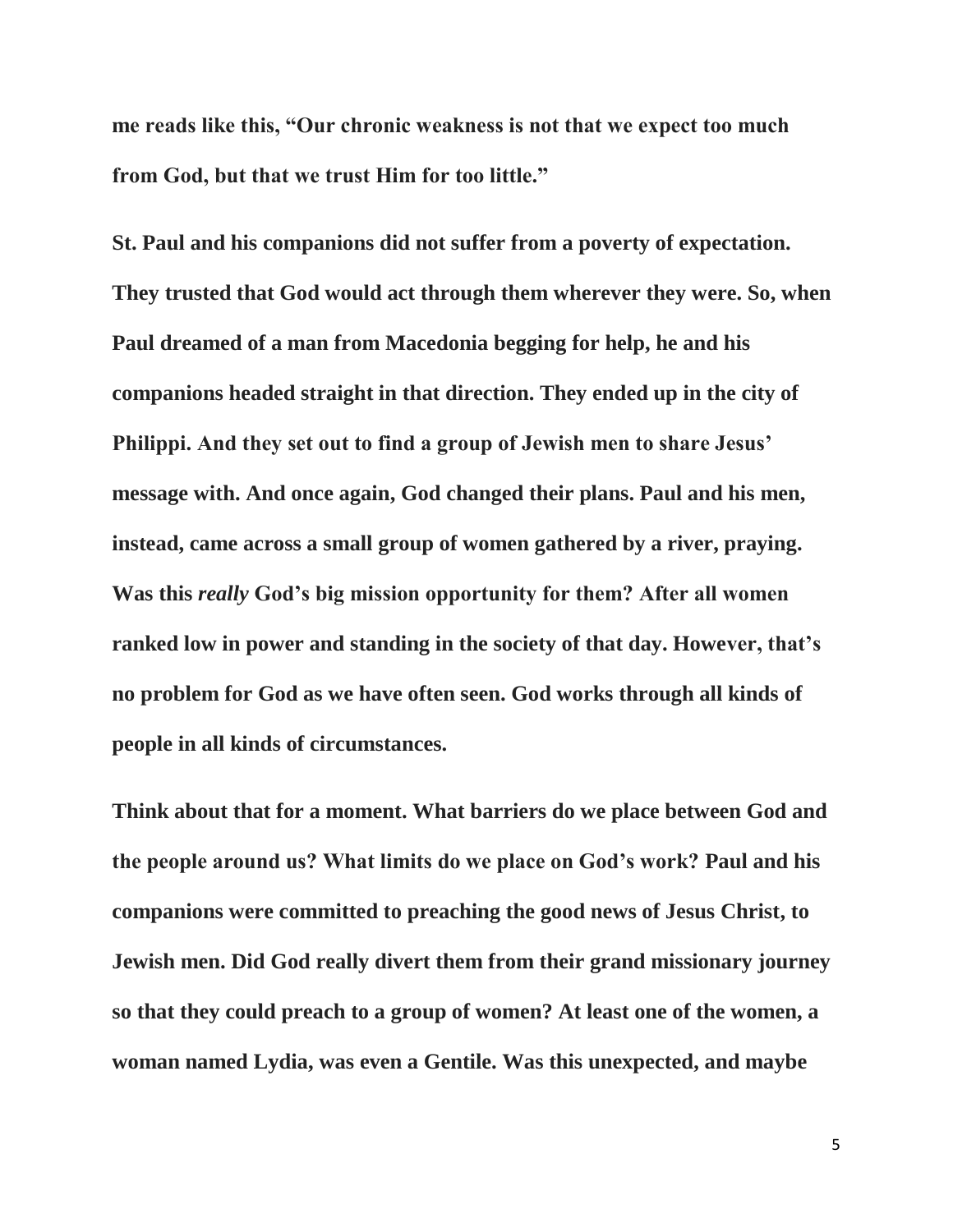**uncomfortable situation really an opportunity from God? Evidently, Paul and Silas and Timothy thought so. They sat down and began to speak to the women. And the Lord opened the heart of Lydia; she and her entire household were baptized that day. But that's not the end of the story.**

**And those leaders caught a vision of what God could do in and through them if they threw away their barriers and limitations and welcomed these young people without reservation to their church. Lydia and the women attracted more and more people, and their congregation grew in vitality and spiritual maturity. All because they committed to removing any barriers that might keep people from hearing and receiving the word of God.** 

**And that brings me to the final question for this evening/morning, will you obey God's calling whether you understand it or not? Remember that you are God's partner in the healing and salvation of the world. You are God's partner in spreading the good news of Jesus Christ.**

**One of my favorite texts of Scripture is 2 Corinthians 5:19-20, ". . . God was reconciling the world to himself in Christ, not counting people's sins against them. And he has committed to us the message of reconciliation." Listen carefully, "We are therefore Christ's ambassadors, as though God were**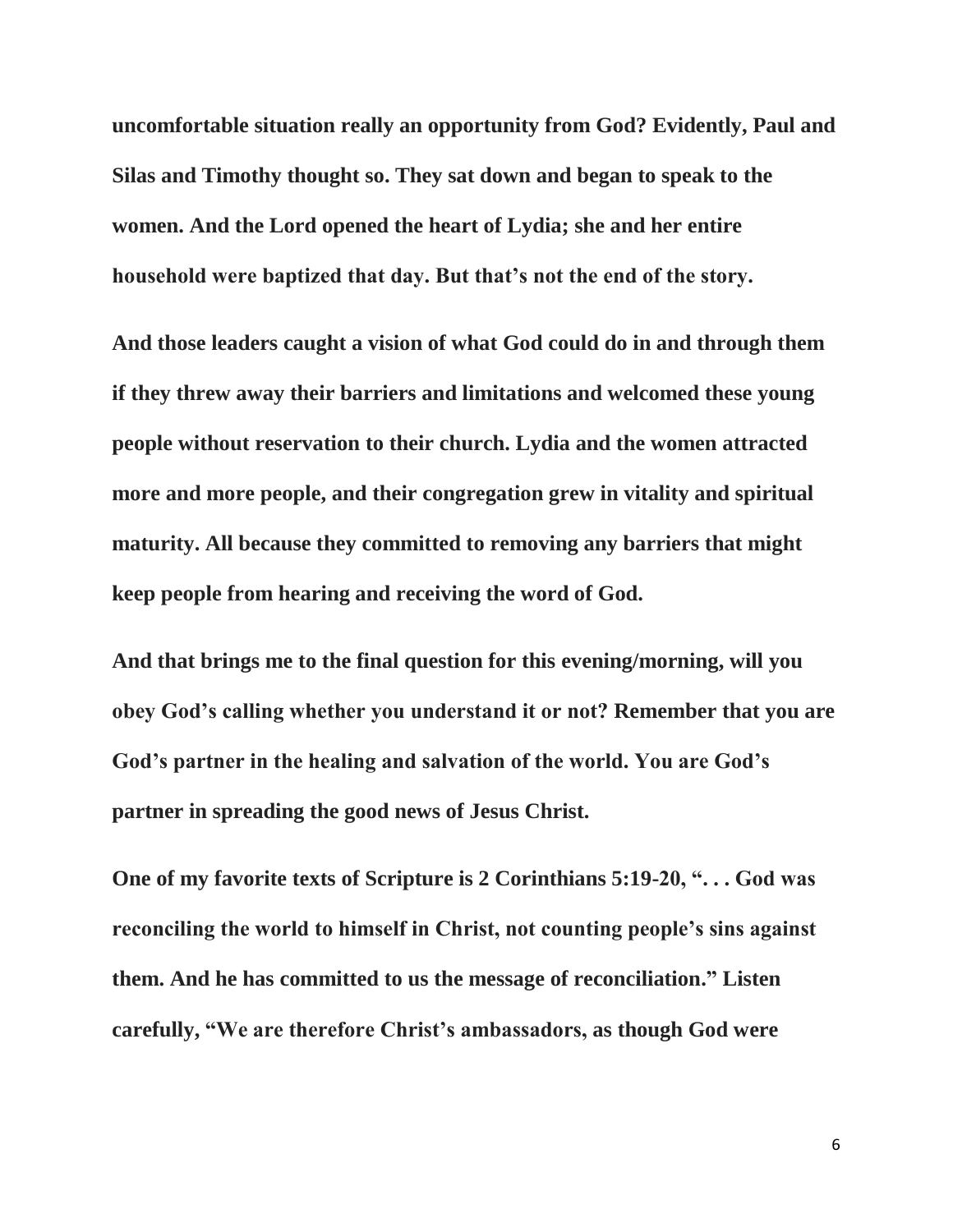**making His appeal through us. We implore you on Christ's behalf: Be reconciled to God."**

**You see, my sisters and brothers, God can't do much with a life that isn't committed to Him. God can't do much with believers who don't see every moment of their lives as an opportunity to do the work of Jesus in all circumstances. This is a thought-provoking quote, "Those who put everything in God's hands eventually, see God's hand in everything."** 

**That's what Paul and his companions did, they put everything in God's hands and they saw God's hand in everything. So, let's finish our Act of the Apostles lesson for today. Lydia and her entire household were baptized that day, and they invited the men to stay at her house. Lydia started a small Christian church in her home. Lydia's home was the first Christian church in the Western world. And, it was from this small outpost in Philippi that the message of Jesus spread throughout Europe, and eventually to the Americas, and, eventually, to all of us today. It's truly amazing what God can do with just a few committed men and women.**

**Here is the challenge for you doing in the 6th week of Easter and let me close with a story of what can happen when we follow God's leading to an unexpected place and an unexpected opportunity. Fr. Peter Quinn was a**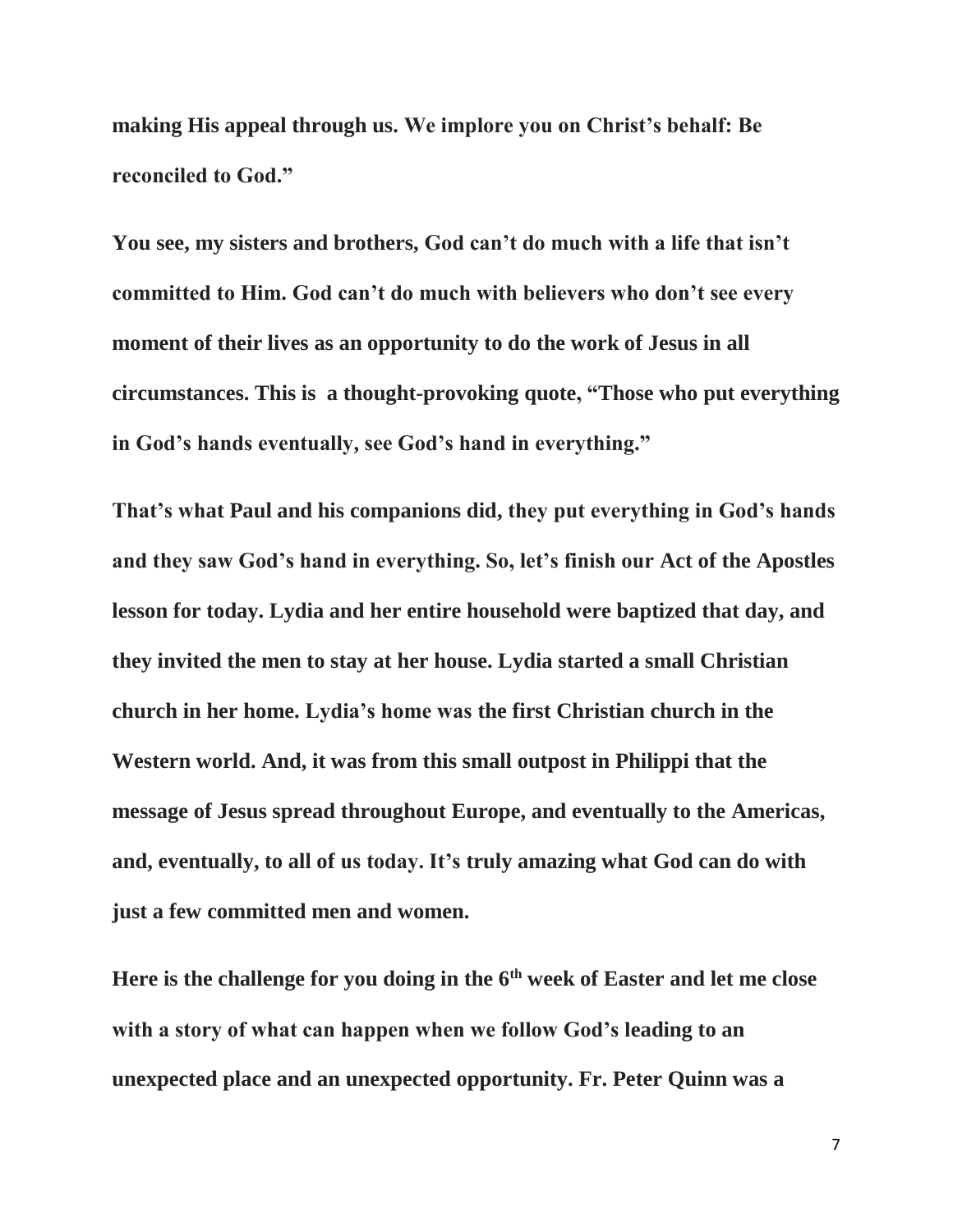**young Roman Catholic priest, and friend of mine, many years ago, when God and the Bishop of Boston called him to his first church, St. Catherine of Siena Church, his new congregation into a rough town around Bunker Hill, in Charlestown, Boston. Peter thought there had been a mistake. Fr. Peter didn't think he would fit in with the 'Irish Townies'. The Townies were a rough group. At that time, the community around his church had much poverty, crime, alcoholism and many needs. But Peter resolved that, with God's help, he would give his very best to this challenging situation. Then, church began an afterschool program for children to keep them off the streets. They began ministries to men in prison and those battling addictions. Peter opened the rectory and invited some of these men to live with him temporarily to give them a fresh start in life.**

**Fr. Peter recalls how unsure and unprepared he felt in his early years at that church. He said, "In the beginning, there were so many times I wanted to quit. I would pray, 'Lord, you've made a big mistake.'" But, Peter stayed where God had led him and waited for answer. And one day that answer walked through his office door. His name was Ike, and he was ten years old. Ike came up and asked, "Fr. Peter, how long you gonna be here?" Fr. Peter was honest with the boy. He said he really didn't know. Then Ike wrapped his arms around the priest's neck and said, "Don't go anywhere. If you're here, I'm**